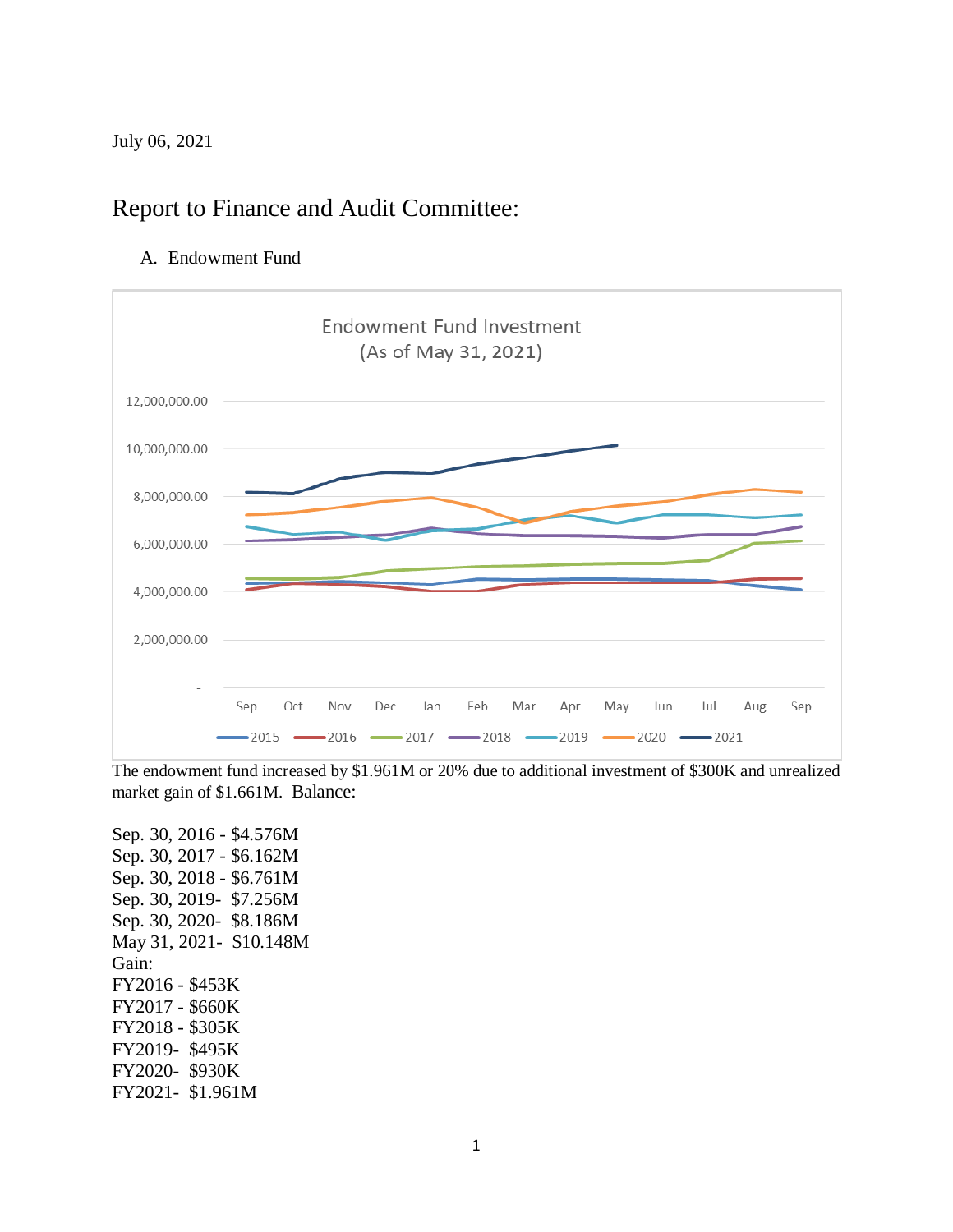#### B. Cash Reserved



The cash reserved fund increased by \$307K or 9% due to unrealized market gain.

Balance:

Sep. 30, 2016 - \$2.875M Sep. 30, 2017 - \$3.038M Sep. 30, 2018- \$3.062M Sep. 30, 2019- \$3.235M Sep. 30, 2020- \$3.396M May 31, 2021- \$3.703M

Gain FY2016 - \$63K FY2017 - \$163K FY2018 - \$62K FY2019- \$135K FY2020- \$161K FY2021- \$307K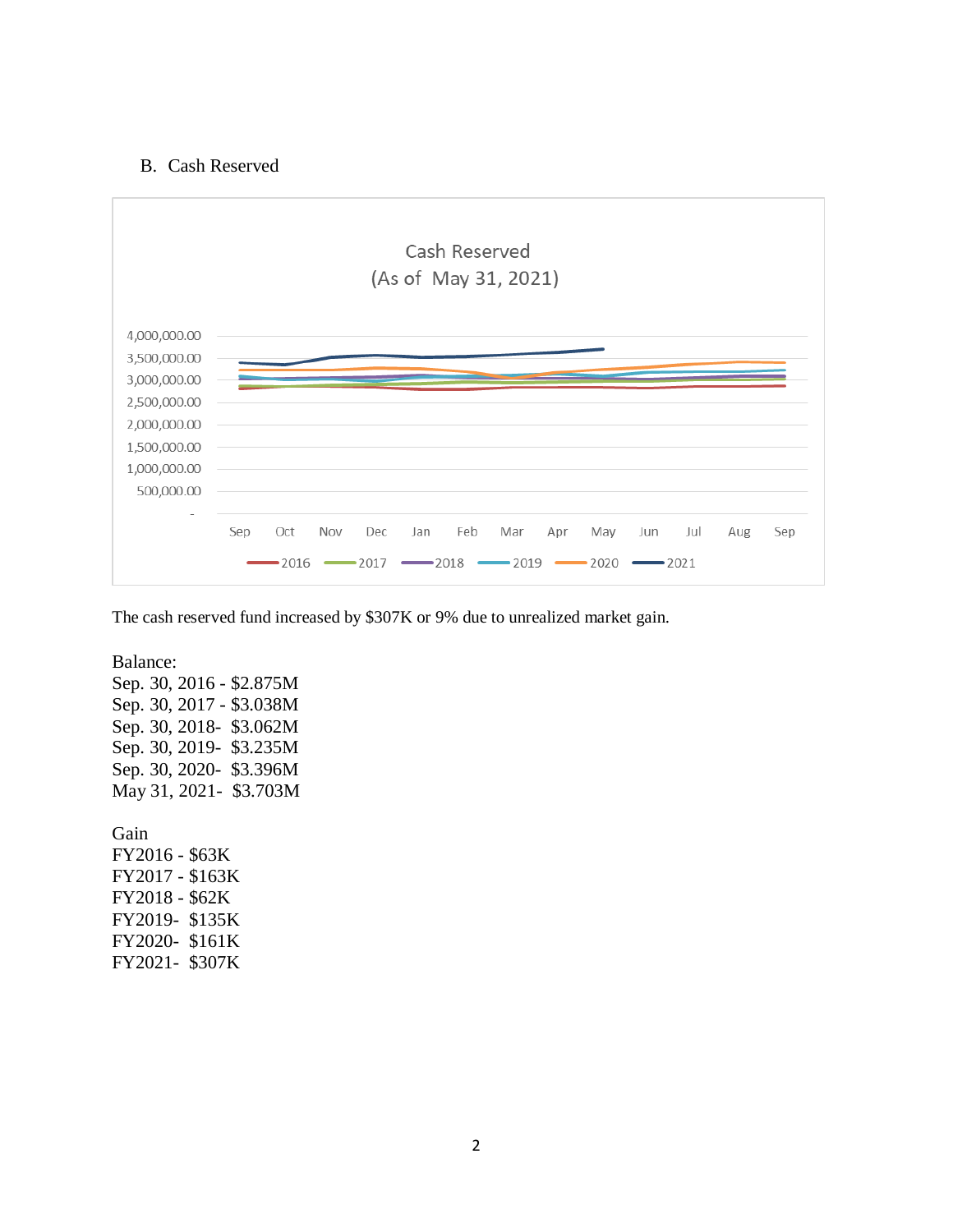#### C. Total Investment



The total investment increased by \$2.268M or 20% due to additional investment of \$300K and unrealized market gain of \$1.968M.

Balance: Sep. 30, 2015 – \$6.935M Sep. 30, 2016 - \$7.451M Sep. 30, 2017 – \$9.200M Sep. 30, 2018 - \$9.861M Sep. 30, 2019 - \$10.491M Sep. 30, 2020- \$11.582M May 31, 2021- \$13.851M Gain: FY2016 - \$516K FY2017 - \$824K FY2018 - \$661K

FY2019 - \$630K FY2020- \$1.091M FY2021- \$2.268M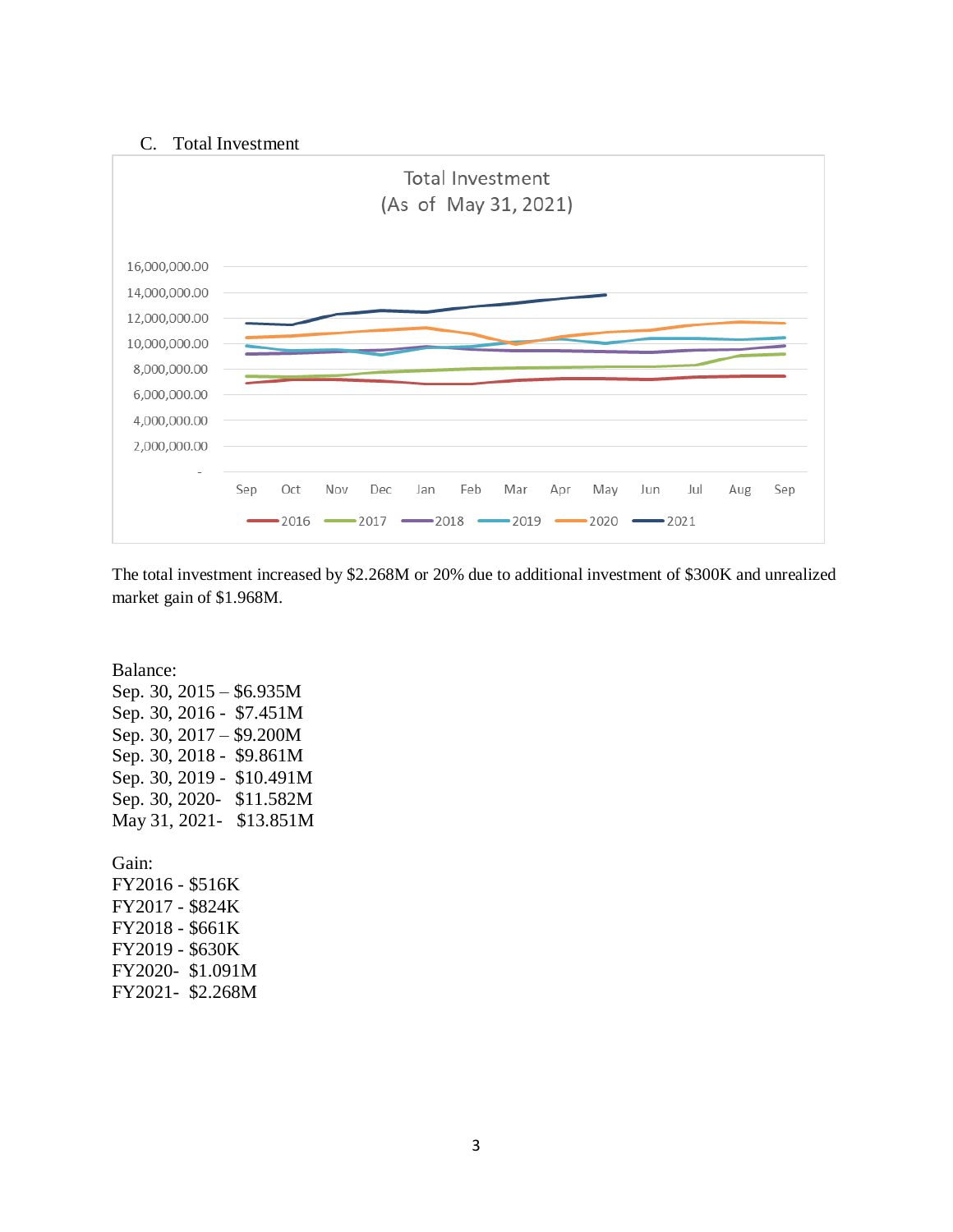### D. Budget Balance



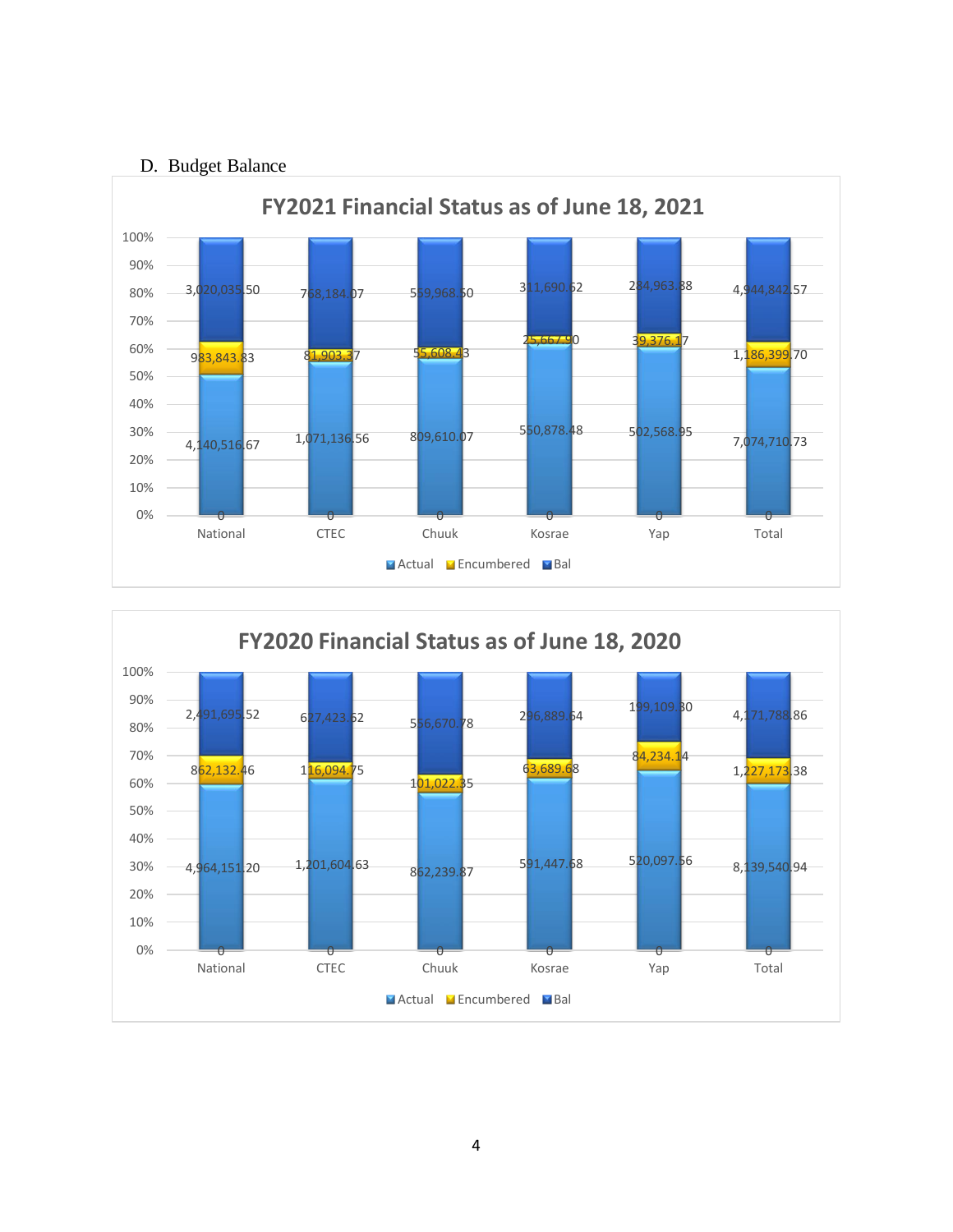| Summary: |               |                |              |                  |                |  |
|----------|---------------|----------------|--------------|------------------|----------------|--|
|          |               |                |              | Total            |                |  |
| FY       | <b>Budget</b> | Actual         | Encumbered   | Expenditures     | <b>Balance</b> |  |
|          |               |                |              |                  |                |  |
| 2021     | 13,205,953.00 | 7,074,710.73   | 1,186,399.70 | 8,261,110.43     | 4,944,842.57   |  |
|          |               |                |              |                  |                |  |
| 2020     | 13,538,503.18 | 8,139,540.94   | 1,227,173.38 | 9,366,714.32     | 4,171,788.86   |  |
|          |               |                |              |                  |                |  |
| Diff     | (332, 550.18) | (1,064,830.21) | (40, 773.68) | (1, 105, 603.89) | 773,053.71     |  |
|          | $-2%$         | $-13%$         | $-3%$        | $-12%$           | 19%            |  |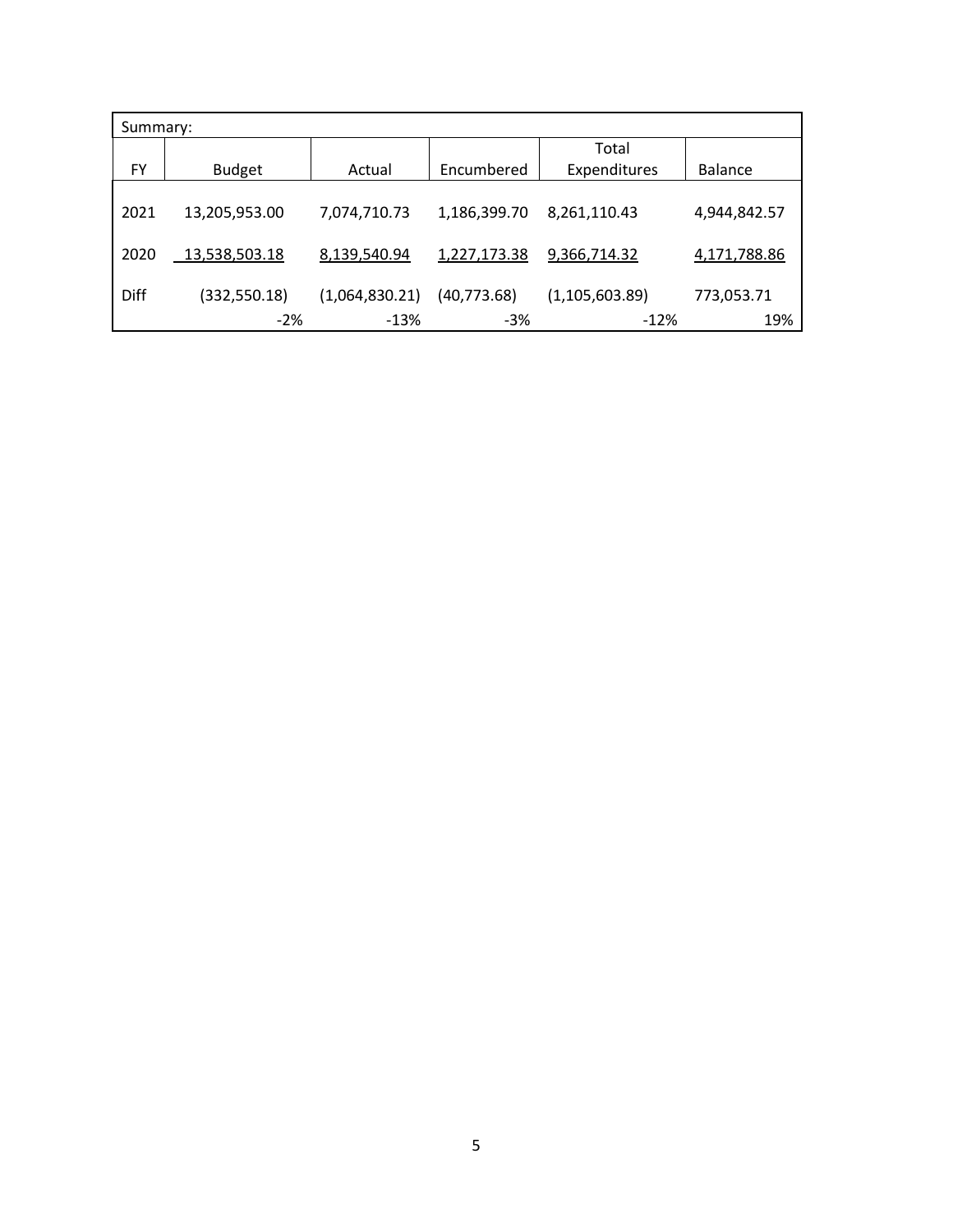| FY2021 Financial Position as of June 18, 2021 |                                   |  |              |                |             |              |              |                  |
|-----------------------------------------------|-----------------------------------|--|--------------|----------------|-------------|--------------|--------------|------------------|
|                                               |                                   |  |              |                |             |              |              |                  |
| Revenue:                                      |                                   |  |              |                |             |              |              |                  |
|                                               | Fall 2020(October-December 2020)  |  |              |                |             |              |              | \$1,659,659.10   |
|                                               |                                   |  |              | Spring 2021    |             | Summer 2021  | Fall 2021    |                  |
| Tuition                                       |                                   |  |              | \$2,139,655.50 |             | \$793,549.50 |              |                  |
| Reg. Fee                                      |                                   |  | \$           | 21,490.00      | \$          | 16,040.00    |              |                  |
|                                               | <b>Health Fee</b>                 |  | \$           | 20,964.00      | \$          | 15,696.00    |              |                  |
|                                               | Facility Fee (full time)          |  | \$           | 196,160.00     | \$          | 40,025.00    |              |                  |
|                                               | Facility Fee (part time)          |  | \$           | 29,092.00      | \$          | 5,805.00     |              |                  |
|                                               | <b>Student Activity Fee</b>       |  |              | 0              |             |              |              |                  |
|                                               |                                   |  |              | 2,407,361.50   |             | 871,115.50   |              | 3,278,477.00     |
|                                               |                                   |  |              |                |             |              |              |                  |
|                                               | Govt. Support (\$3.8M)            |  |              |                |             |              |              |                  |
| 1st Qtr                                       |                                   |  |              |                |             |              |              | 1,126,651.04     |
| 2nd Qtr                                       |                                   |  |              |                |             |              |              | 936,863.97       |
|                                               | Total Revenue as of June 18, 2021 |  |              |                |             |              |              | 7,001,651.11     |
|                                               |                                   |  |              |                |             |              |              |                  |
| Less Expenses:                                |                                   |  | Actual       |                | Encumbrance |              |              |                  |
| Oct. 2020 - June 18, 2021                     |                                   |  | 7,074,710.73 |                |             | 1,186,399.70 |              | 8,261,110.43     |
|                                               |                                   |  |              |                |             |              |              |                  |
| Balance As of June 18, 2021                   |                                   |  |              |                |             |              |              | (1, 259, 459.32) |
| Non-cash Transaction:                         |                                   |  |              |                |             |              |              |                  |
| Depreciation                                  |                                   |  |              |                |             |              | 1,000,000.00 |                  |
| Bad-debts                                     |                                   |  |              |                |             |              | 300,000.00   | (1,300,000.00)   |
|                                               |                                   |  |              |                |             |              |              |                  |
|                                               | Funding Needed Until September 30 |  |              |                |             |              |              | \$(2,559,459.32) |
| Receivable From National Govt.                |                                   |  |              |                |             |              |              | 1,736,484.99     |
| <b>Estimated Revenue for Summer and Fall</b>  |                                   |  |              |                |             |              |              | 3,209,596.50     |
| Loss Revenue                                  |                                   |  |              |                |             |              |              | 671,506.46       |
| Budget balance as of June 18, 2021            |                                   |  |              |                |             |              |              | \$3,058,128.63   |
|                                               |                                   |  |              |                |             |              |              |                  |
| <b>Budget Balance</b>                         |                                   |  |              |                |             |              |              | 4,944,842.57     |
|                                               |                                   |  |              |                |             |              |              |                  |
|                                               |                                   |  |              |                |             |              |              |                  |